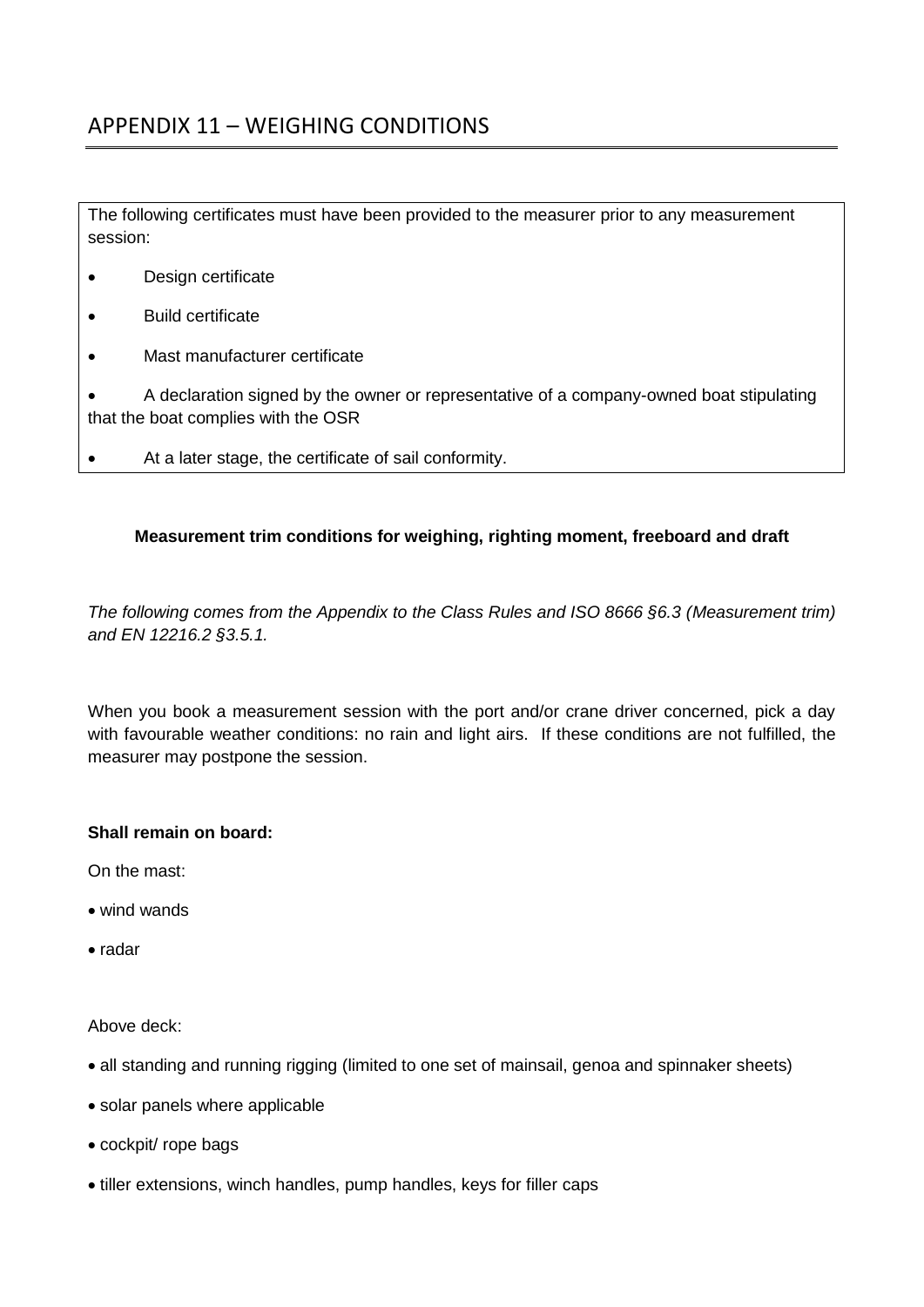- fixed antennas (VHF, GPS, satellite phone, etc.)
- mast and/or cockpit instrument displays

Below deck:

- engine with oil and cooling liquid
- batteries
- diesel tank, as empty as possible (1)
- $\bullet$  fixed water tank(s), empty
- toilet
- fixed autopilot systems and rams
- fixed bilge pumps
- bunks, including tackle, cloth, lee-cloths

Other fixed non-removable equipment such as:

- fridge, heater, air-conditioning
- watermaker, fuel cells without fuel
- stove without gas bottle

Fixed navigation and electronic equipment:

- nav electronics
- computer
- remote controls
- fixed VHF
- radio, SSB
- GPS, depth-sounder, speedo

Ballast tanks and fill/ transfer pipes empty; bilge dry. If it is impossible to totally empty the ballast fill/ transfer pipes, the measurer will calculate the volume and weight of the remaining water (density of sea water 1.025).

*Appendix to class rules – January 2021 Page 2*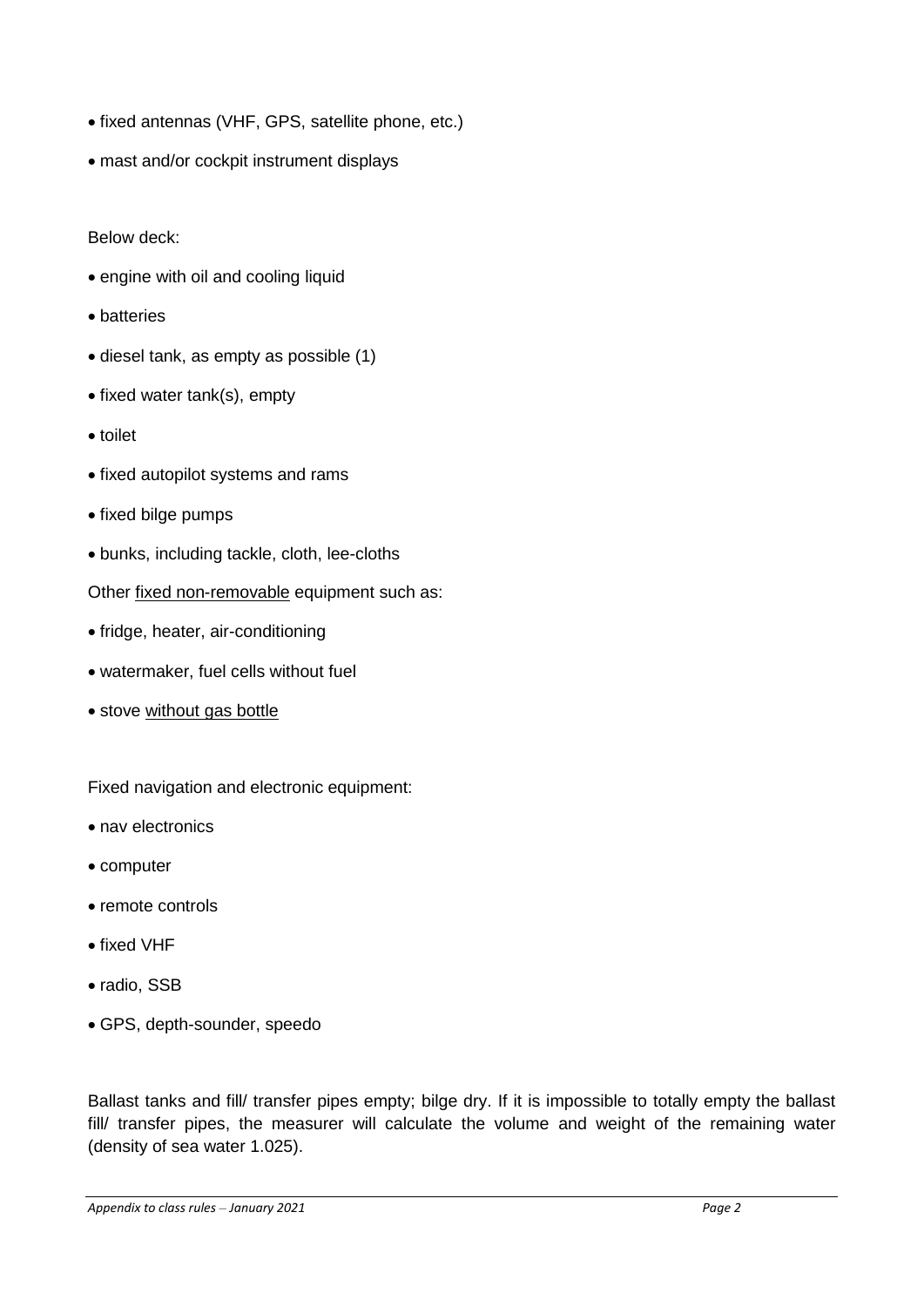## **Shall be disembarked,** in particular:

- all sails and sheets, except main, genoa and spinnaker sheets (one set)
- hydrogenerator, but it's attachment system and power supply system stay in place
- anchoring equipment
- house batteries
- **.** liferaft, horseshoe buoy, danbuoy, etc.
- fire extinguishers
- flares, smoke flares
- mattresses, cushions, beanbags
- stove gas/fuel bottles

fenders, warps, mooring lines (other than the mooring lines used to hold the boat during the measurement session, the weight of which will be evaluated by the measurer)

- toolbox
- medical kit, etc.
	- (1) The volume of any remaining diesel will be measured and calculated, the density being 0.85.

**For weighing**, the measurer shall provide the load cell (6 tonnes / 2 kg) and accessories (shackles, hook).

**For the righting moment measurement**, the measurer shall provide the load cell (6 tonnes / 2 kg), the strop for attaching it to the mast, the block and tackle, the strop(s) to be affixed around the bulb, the spirit level to be affixed at the mast base or on the traveller.

**For measuring ballast volume,** the fill hose must be able to pass through holes at the highest point of the ballast tanks, at least Ø 35 (Appendix to Class Rules 1.7).

Don't forget to **seal ballast vent(s)** on the low side of the boat when inclined.

And lastly, you are reminded that you must provide a craft which can take 323 kg of righting moment with a very low attachment point for the block and tackle, and a craft for someone to read the spirit level at the mast base or on the traveller, as well as assistants: a minimum of 2 to hold the boat's mooring lines, 1 to read the spirit level…